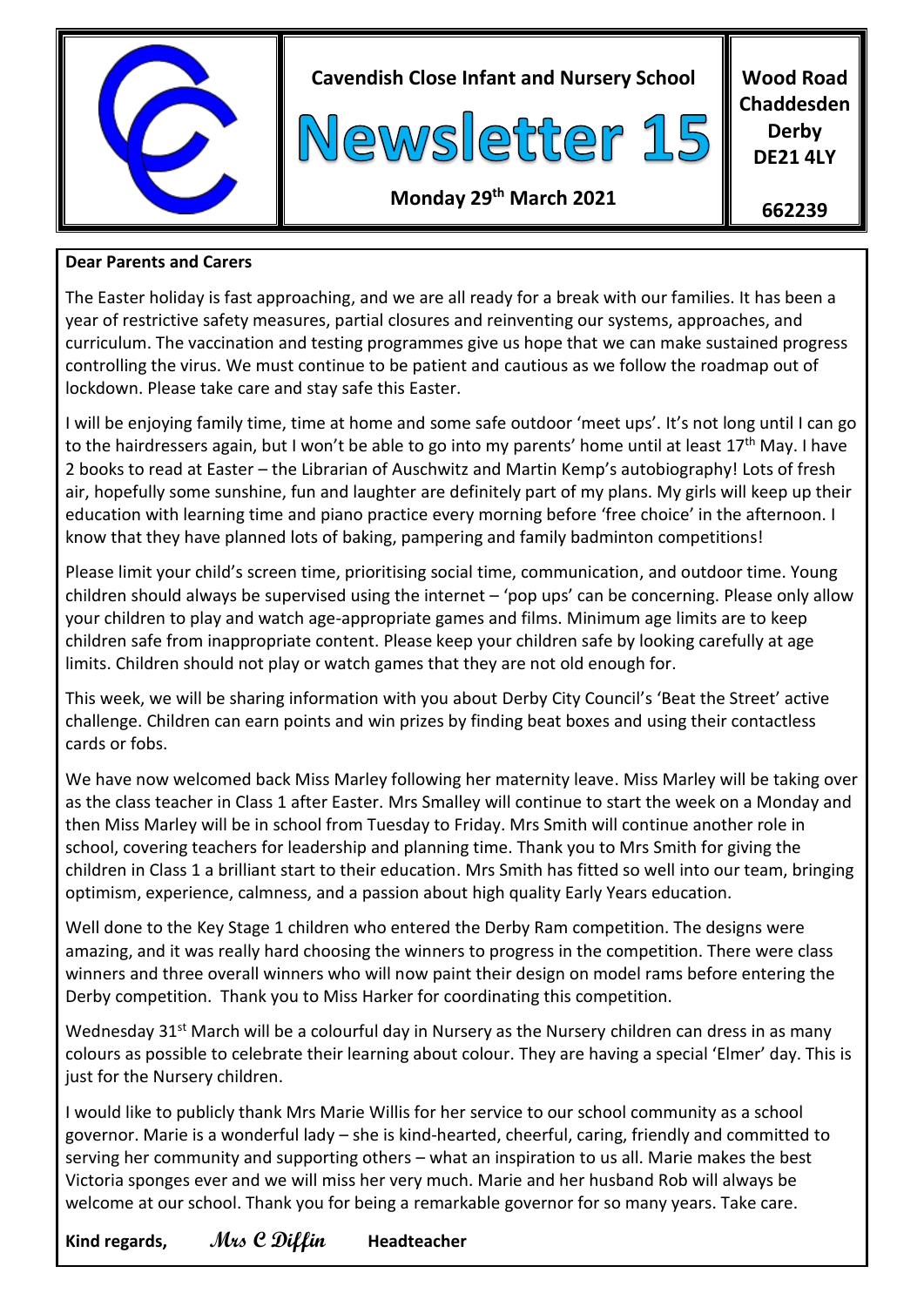| <b>Our Cavendish Close 10 Learning Values</b>                                                                                                                                                                                                                            |
|--------------------------------------------------------------------------------------------------------------------------------------------------------------------------------------------------------------------------------------------------------------------------|
| These are the 10 learning behaviours that we value the most at school. We model, expect, and reward<br>these learning behaviours every day in school. The Power Maths characters - Flo, Astrid, Dexter, Ash<br>and Sparks - help us to be Super Star Learners every day. |
| <b>Flexible Flo</b>                                                                                                                                                                                                                                                      |
| $\checkmark$ We think of good ideas.<br>$\checkmark$ We think of different ways to do things.                                                                                                                                                                            |
| <b>Brave Astrid</b>                                                                                                                                                                                                                                                      |
| $\checkmark$ We are confident to try challenges.<br>$\checkmark$ We learn from mistakes.                                                                                                                                                                                 |
| <b>Determined Dexter</b>                                                                                                                                                                                                                                                 |
| $\checkmark$ We always try our best.<br>$\checkmark$ We are resilient, we keep on trying.                                                                                                                                                                                |
| <b>Curious Ash</b>                                                                                                                                                                                                                                                       |
| $\checkmark$ We enjoy finding out and exploring.<br>$\checkmark$ We ask clever questions.                                                                                                                                                                                |
| <b>Sparks the Cat</b>                                                                                                                                                                                                                                                    |
| $\checkmark$ We ask for help when we need it.                                                                                                                                                                                                                            |

**We are happy to teach our friends.**

#### **Coronavirus Safety Measures**

Please continue to support our COVID Safe Site Expectations:

- $\rightarrow$  **Only one adult can drop off/pick up** We must minimise the number of people on site.
- $\rightarrow$  Follow the one-way system on site Keep left and keep moving.
- $\rightarrow$  Wear a face mask on site This is in addition to social distancing.
- $\rightarrow$  Stay 2 metres away from other parents and carers Respect social distancing rules.
- → **Minimise your time on site** Don't come on site unnecessarily early or stay on site after collecting your children – Leave the site as soon as possible – Move on

#### **Testing**

Twice weekly home **Lateral Flow (LF) Tests** are freely available and **strongly encouraged**. This is such a helpful safety measure. If you are not currently engaging with this opportunity, please consider getting your family and bubble (if you are entitled to one) involved for the safety of your family and our school community. **Around one in three people with Coronavirus have no symptoms, and so finding and isolating these hidden cases quickly will help to stop outbreaks before they get a chance to develop.** All eligible members of staff test themselves twice a week before work. We have also got the adults in our households and bubbles, where we are eligible, testing twice a week as well. Please do all you can to keep everyone safe.

#### **Lateral flow testing is not for children under the age of 11 (Secondary aged children).**

**Lateral flow testing is not for young people or adults who have Coronavirus symptoms.** If someone in your household or bubble develops Coronavirus symptoms, then they must book a **Polymerase Chain Reaction (PCR) Test** at a testing site immediately. The whole household and bubble must self-isolate immediately.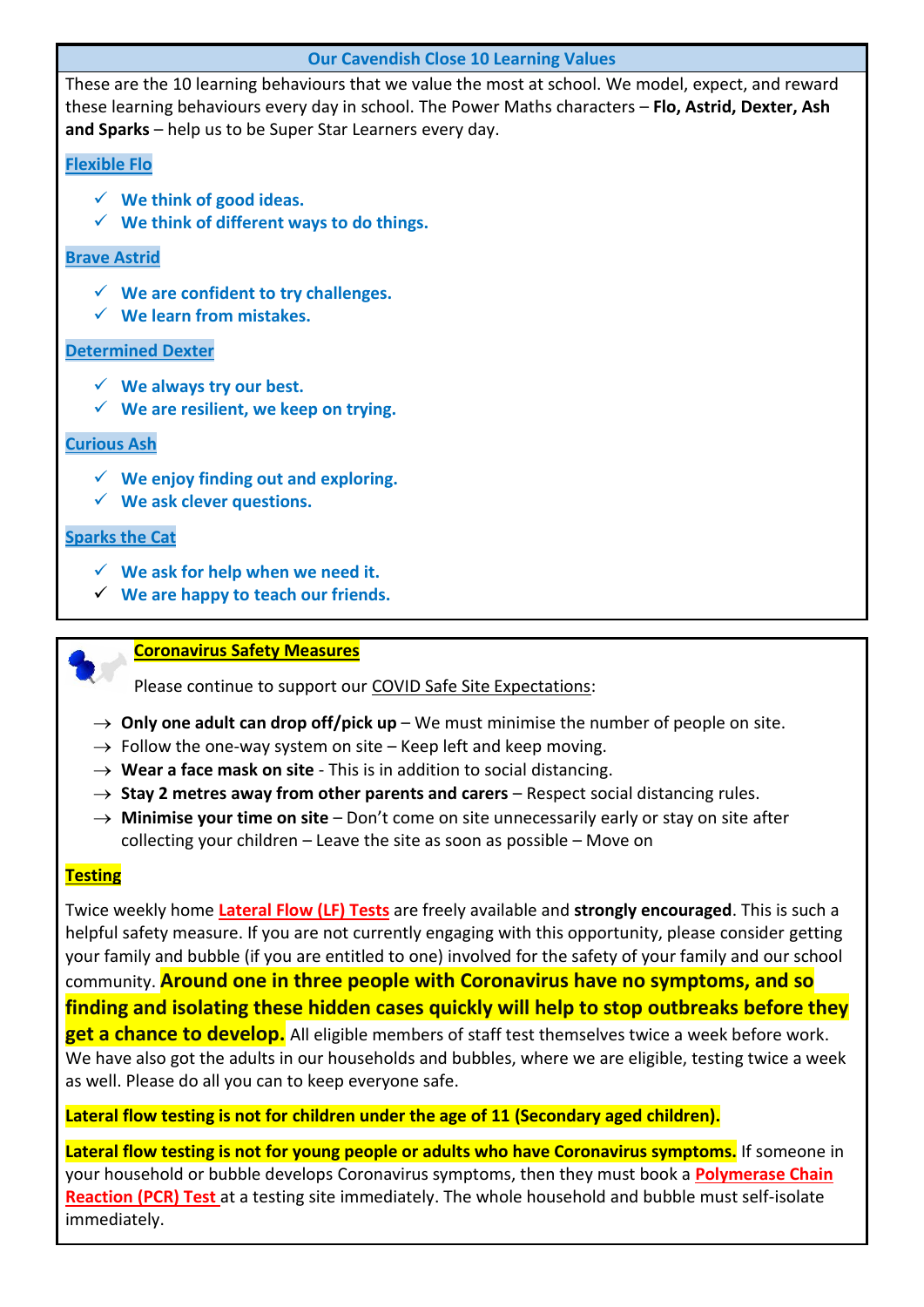If a member of staff tests positive using a LF test, then they need to isolate their household and bubble and book a confirmation PCR test at a testing site immediately. Close contacts in school will be identified and this could involve closing a class bubble early in the morning and asking staff and children to selfisolate as they could have been in close contact with someone who could have Coronavirus. If the PCR test result is positive, then the 10-day period of self-isolation is confirmed. If the PCR test result is negative, then close contacts will be told that they no longer need to self-isolate.

Your child could be asked to self-isolate at short notice, in line with government guidance. Please prepare for this eventuality. We are grateful when parents and carers are calm, polite, and understanding. These rules are to keep us all safe. We will continue to communicate by text message.

We must all continue to be alert to the main Coronavirus symptoms:

- 1. A high temperature
- 2. A new and continuous cough
- 3. A loss of smell or taste

If anyone in your household develops a Coronavirus symptom, the household **must** isolate, and a PCR test **must** be booked immediately. **Please communicate household symptoms and test results with us as soon as possible**. Stay safe and follow the rules. Please do all that you can to keep our school community safe. We will respond quickly to positive test results and you may need to collect your children from school to begin a period of isolation. Self-isolation is one of the most important things we can do to help stop the spread of the virus and help protect our friends, family, and our community.

If your child develops Coronavirus symptoms on Friday 2<sup>nd</sup> April or Saturday 3<sup>rd</sup> April, you must email the leadership team as we are still required to carry out contact tracing during this period of time.

If your child is well but absent from school for a Coronavirus related reason, then they should switch to home learning. We are continuing to send home a weekly home learning plan for each year group on a Monday morning. This plan mirrors the learning that is happening in the classroom.



# **Safety on Wood Road**

 We are working in partnership with Derby City Council, our local ward councillors, and our safer neighbourhood policing team to make Wood Road safer at the start and the end of the school day. Please play your part and help to keep our school community safe.

- **Please drive slowly on Wood Road. Do not make a 'U-Turn' on Wood Road outside school – this is not safe or considerate. Do not stop in the middle of the road to drop off adults and children. Do not mount the kerbs to park on the pavements.**
- **Please park considerately away from school and walk. Do not park in front of the gates or on the zigzag lines. Do not park on corners, on pavements or blocking driveways. If you need to drive to school, then park safely and considerately away from school and walk.**
- **Please keep moving when walking and keep the paths clear. Do not gather or wait by the gates – this is not safe or helpful. This is not a safe meeting point. Keep moving and maintain social distancing.**
- **Please do not stand and smoke by the Wood Road gates. This is not the welcome we want for our families. Please be considerate.**

Derby City Council Public Protections Officers and members of our Safer Neighbourhood Policing Team are hoping to be able to visit us regularly so that we can challenge parents and carers who do not drive, park, or behave safely on Wood Road.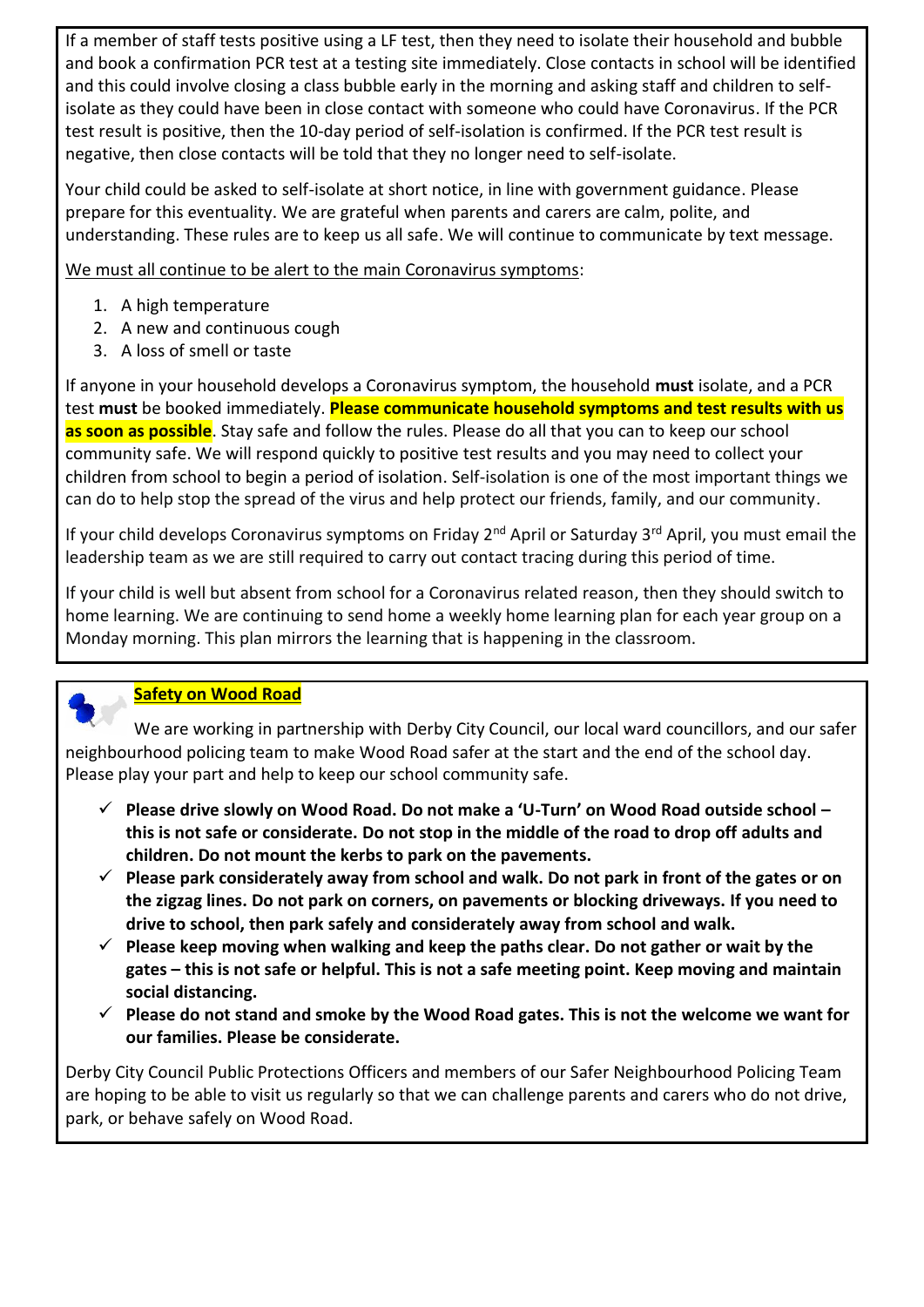

### **Clubs**

 Our Breakfast Club has been successfully open all year from 7:45am each day. It is a calm, healthy and happy start to the day for many of our children. Our Teaching Assistants provide our children with a safe and secure environment with the consistency of school expectations. We are able to provide high-quality childcare at the start of the day to nursery and school-aged children. We are also able to support Junior Academy siblings.

 $\rightarrow$  Please can Breakfast Club parents and carers drive slowly on site and park at the back of the car park, allowing staff to arrive and park in the staff bays.

We are now beginning to plan to reopen our After School Club on Monday 7<sup>th</sup> June for the final half term of the year. We will share further information after Easter. We are unable to take bookings yet.

We are hopeful that it will be safe enough for us to restart a programme of Extra-Curricular Clubs in September 2021. We have established partnerships in school with 'Premier Sports', 'Jumping Clay' and 'Rock Steady' music lessons. Our Teaching Assistants are also able to offer Art Club, Reading Club and Cookery Club. We have also discussed our own Football Club and Gardening Club. It has been such a challenging and restrictive year for us all but hopefully children will be able to start attending clubs and activities again soon.



### **School Dinners**

 We would love all children to eat and enjoy a hot meal at school every day. We have been asking the children at school about the food and meals that they enjoy and would like to eat at school. We have also been talking to the children about trying new foods and making healthy choices.

We are hoping to have a full kitchen team after Easter, and we feel able to extend the menu. Mrs Carter is working on two weekly menus that would alternate. She is also working on two meal options each day with a served salad bar. We will send the menus home before the end of the week so that you can prepare your children for having dinners in the summer term.



# **Sun Safety during the summer term**

 Please get your child a sun hat ready for the summer term. It is really important that children come to school with a **named sun hat** every day so that they can protect their head, face, and eyes from harmful UV sun rays during the summer months. We are a Sun Safe accredited school for all the great work we do about keeping safe in the sun.

Each class has a sun cream dispenser and, where parents and carers have given consent, children will apply sun cream before going out for their first outdoor PE session in the morning.

During the summer months, children will continue having PE outdoors every day. Sturdy school shoes are required with no heels. Socks must always be worn. Slip on shoes and sandals are not safe for outdoor PE – please do not send your child to school in inappropriate footwear.

Children need fresh air and regular physical activity; we aim to go outside whatever the weather. A **named waterproof coat** with a hood is required every day.

To provide shade from the sun and shelter from the rain, we are having 3 canopies installed on the playgrounds soon.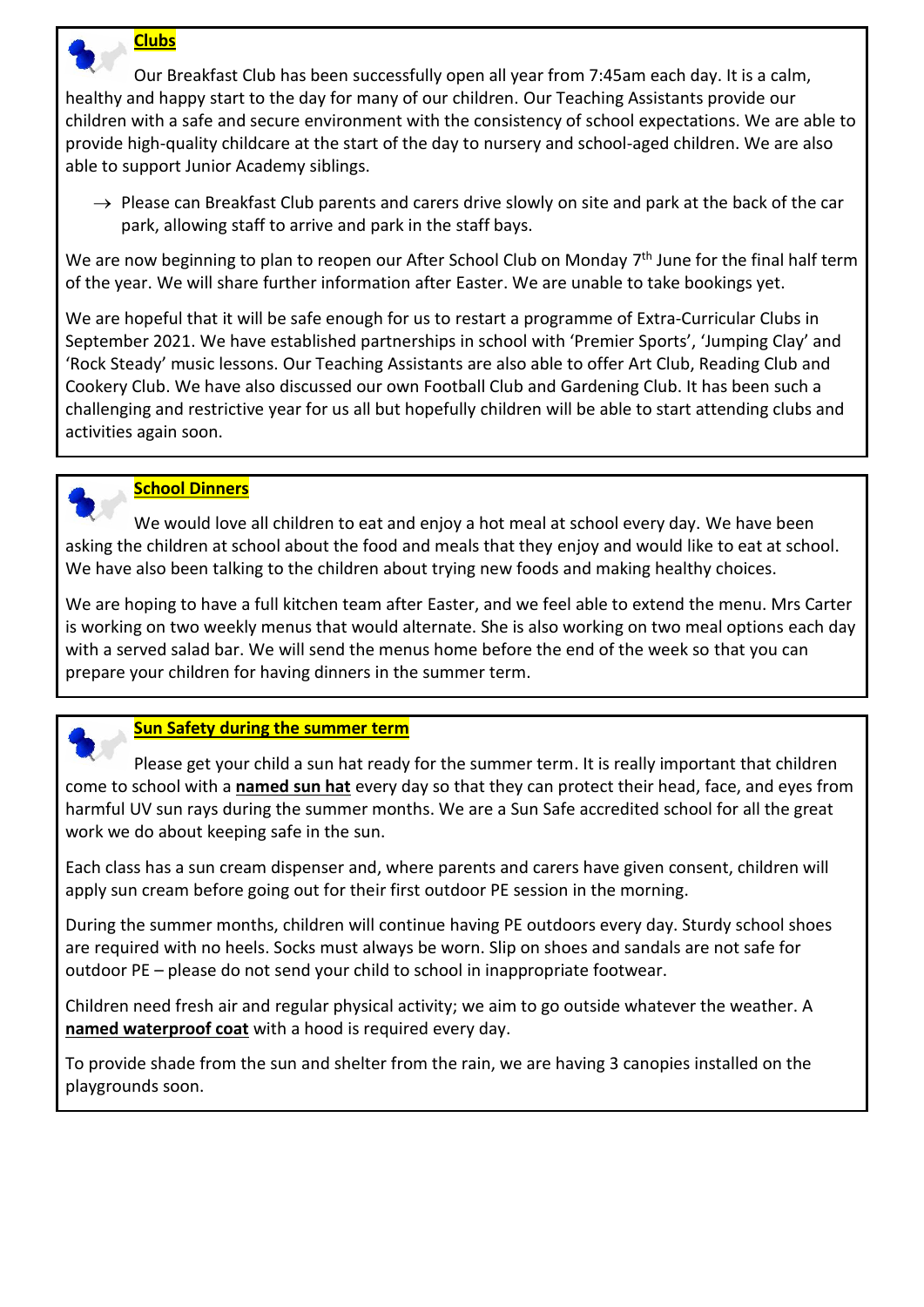

#### **Text Messages from school to parents/carers**

 If you have the 'Teachers2Parents' app, then our text messages will go straight into the app and you may not receive a notification. You will need to check the app. This is often a barrier to parents and carers receiving text messages immediately. To prevent a possible delay, we suggest that you delete the app. You will then receive an immediate text message to your phone.

Text messages are not sent to both parents/carers. They are sent to the parent/carer who is the first contact on our system.



#### **Nursery aged children**

Do you have a child who was born between  $1^{st}$  September 2017 and 31 $^{st}$  August 2018? If so, your child can come to our excellent Nursery for high-quality Early Years education in September 2021. We have 15 hour and 30 hour funded places. Please ring us, email us, or come to the school office to secure a place. Give your child the best possible start to their education in a school environment.

If you have a younger child, you can still apply for a Nursery place. This is really helpful and supports our future planning.

Please promote our Nursery where you can in the community. Thank you.

| <b>Spring Term 2 2021</b> – Monday 22.2 to Thursday 1.4 |                                                                                                                   |  |
|---------------------------------------------------------|-------------------------------------------------------------------------------------------------------------------|--|
|                                                         | Week beginning 29 <sup>th</sup> March $\vert$ ***Parent Telephone Consultation Meetings*** Information to follow. |  |
| Thursday 1 <sup>st</sup> April                          | School breaks up for the Easter holiday.                                                                          |  |

| Summer Term 1 2021 - Monday 19.4 to Friday 28.5 |                                                             |  |
|-------------------------------------------------|-------------------------------------------------------------|--|
| Week beginning 19 <sup>th</sup> April           | <b>Science Week.</b>                                        |  |
| Friday 23rd April                               | St George's Day.                                            |  |
| Week beginning 26 <sup>th</sup> April           | *** Special Educational Needs Support Plan Parent Telephone |  |
|                                                 | <b>Consultation Meetings*** Information to follow.</b>      |  |
| Monday 3 <sup>rd</sup> May                      | <b>Bank holiday.</b>                                        |  |
| Tuesday 4 <sup>th</sup> May                     | <b>Sun Safety Day.</b>                                      |  |
| Friday 7 <sup>th</sup> May                      | <b>NSPCC Number Day</b>                                     |  |
| Friday 21 <sup>st</sup> May                     | <b>INSET day 4</b> $-$ Staff training.                      |  |
| Friday 28 <sup>th</sup> May                     | School breaks up for a half-term holiday.                   |  |

| <b>Spring Term 2 2021 - Monday 7.6 to Thursday 22.7</b> |                                          |  |
|---------------------------------------------------------|------------------------------------------|--|
| Friday 2 <sup>nd</sup> July                             | <b>INSET day 5</b> – Staff training.     |  |
| Thursday 22 <sup>nd</sup> July                          | School breaks up for the summer holiday. |  |

**Autumn Term 1 2021** – The new school year begins on **Thursday 2nd September 2021**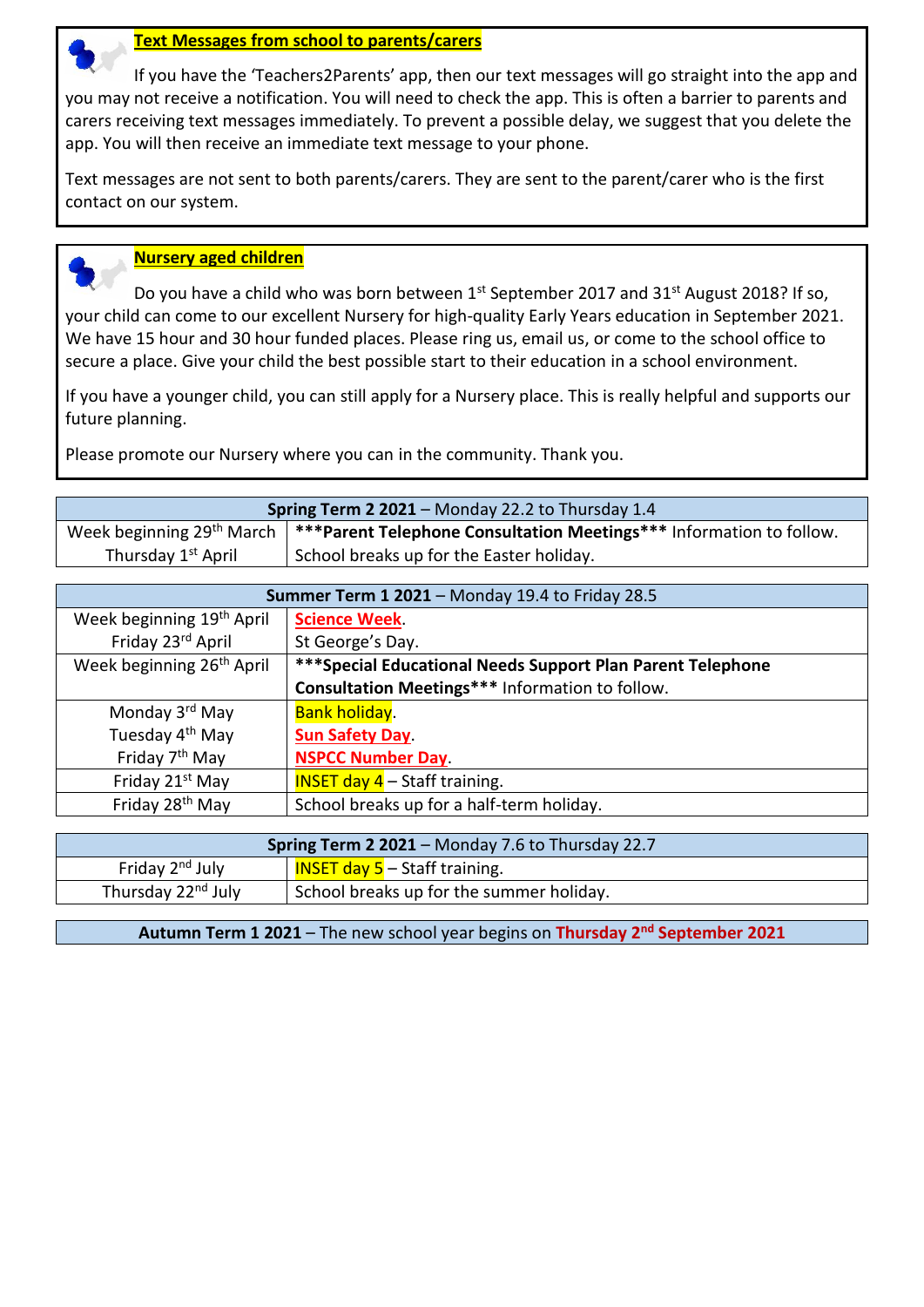| <b>Contacting School</b><br>Telephone and email contact continues to be the safest way for parents and carers to |                                               |  |  |  |
|------------------------------------------------------------------------------------------------------------------|-----------------------------------------------|--|--|--|
| communicate with school. 'Quick' messages can be passed on at drop off and pick up time.                         |                                               |  |  |  |
| <b>Senior Leadership Team</b>                                                                                    | leadership@cavclosei.derby.sch.uk             |  |  |  |
| (Mrs Diffin (Headteacher), Mrs Howett (Deputy Headteacher and Early Years Foundation Stage Leader),              |                                               |  |  |  |
| Mrs Asghar (Assistant Headteachers and Key Stage 1 Leader))                                                      |                                               |  |  |  |
| <b>School Office Team</b>                                                                                        | admin@cavclosei.derby.sch.uk                  |  |  |  |
| (Mrs Kelly, Mrs Manners and Mrs Horsman)                                                                         |                                               |  |  |  |
| <b>Safeguarding Team</b>                                                                                         | safeguarding@cavclosei.derby.sch.uk           |  |  |  |
| (Mrs Diffin, Mrs Howett, Mrs Asghar, Mrs Vincett, Mrs Leadbeater, Mrs Dearie)                                    |                                               |  |  |  |
| <b>Inclusion Leader</b>                                                                                          | senco@cavclosei.derby.sch.uk                  |  |  |  |
| (Mrs Vincett)                                                                                                    |                                               |  |  |  |
| <b>Year Group Class Teachers</b>                                                                                 |                                               |  |  |  |
| nursery@cavclosei.derby.sch.uk                                                                                   | (Mrs Howett)                                  |  |  |  |
| reception@cavclosei.derby.sch.uk                                                                                 | (Mrs Smith/Miss Marley, Miss Brown, Mrs Orme) |  |  |  |
| year1@cavclosei.derby.sch.uk                                                                                     | (Miss Doxey, Mrs Unwin-Rose, Miss Luke)       |  |  |  |
| year2@cavclosei.derby.sch.uk                                                                                     | (Mrs Merriman, Mrs Asghar, Miss Harker)       |  |  |  |
| <b>Breakfast Club and After School Club</b>                                                                      | clubs@cavclosei.derby.sch.uk                  |  |  |  |
| (Mrs Roberts)                                                                                                    |                                               |  |  |  |